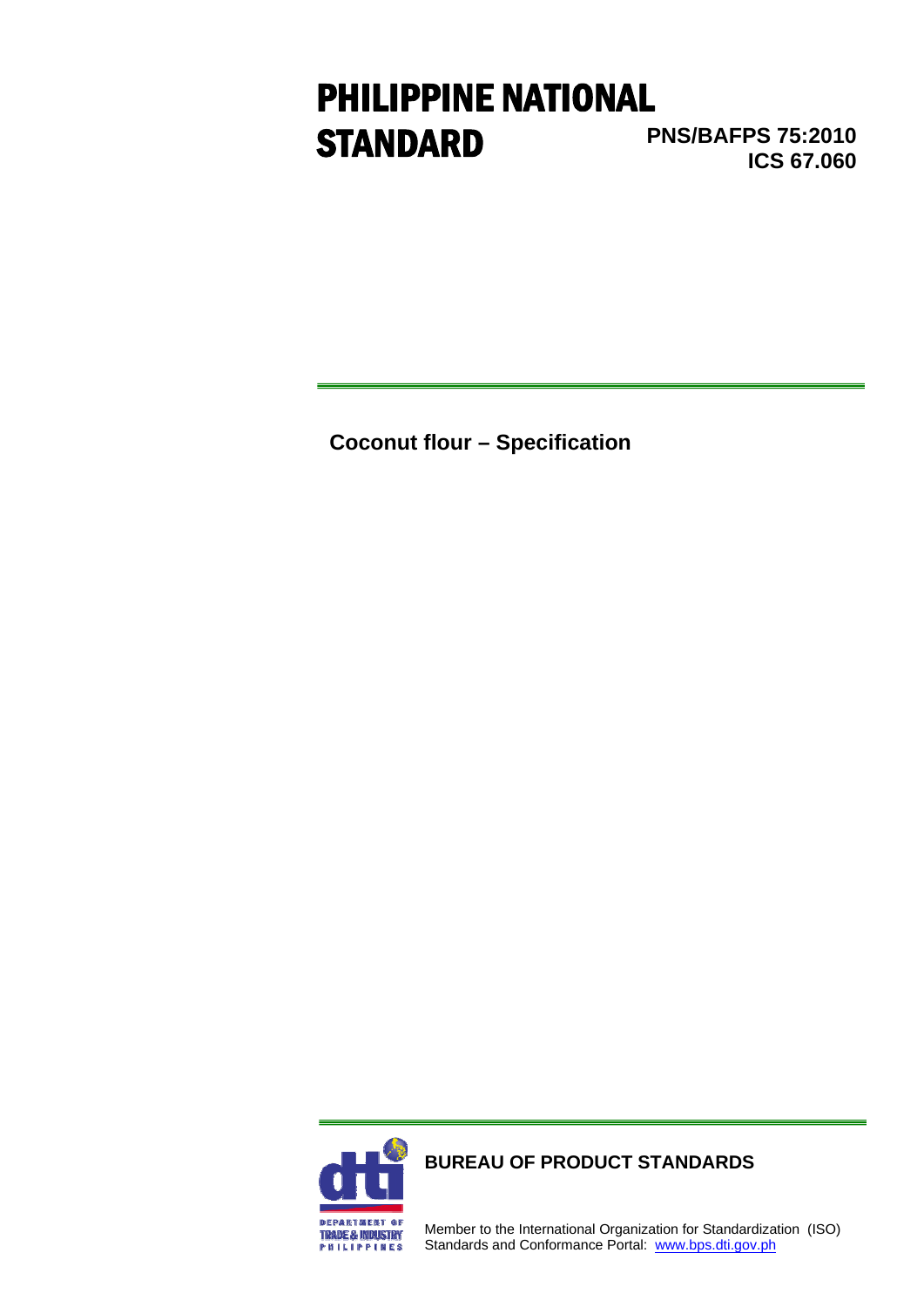#### **Foreword**

The development of the Philippine National Standard for Coconut flour, PNS/BAFPS 75:2010 was undertaken by the Bureau of Agriculture and Fisheries Product Standards (BAFPS) upon the request of the Philippine Coconut Authority in October 2008. Coconut Flour is a processed product which is beyond the mandate of BAFPS pursuant to Republic Act 8435 or the Agriculture and Fisheries Modernization Act (AFMA). Permission for the formulation of the said standard was sought by BAFPS from the Bureau of Food and Drugs (BFAD), an authority competent for the standards formulation of processed products under the Department of Health in January 2009 and was approved in February 2009.

A Technical Committee (TC) was organized by the Bureau of Agriculture and Fisheries Product Standards (BAFPS) through Special Order No. 140, series of 2008 to present common information and understanding on the quality and safety requirements for coconut flour. The TC conducted technical reviews and public consultations in the three major islands of the country to generate further scientific data and opinions needed prior to the finalization of the draft standards.

Drafting of the PNS for Coconut flour was established to reflect the recent technology developments in the industry and the need for harmonization with Codex requirements in Heavy Metals, Pesticide Residues and Hygiene.

In line with the current demand for alternatives to the imported wheat flour, the Product Development Department of PCA encourages bakeries to use coconut flour as substitute for wheat flour/functional food ingredient for bread, cakes and cookies. Presently, there are existing companies that produce coconut flour and some have already exported their product to other countries.

Finally, we would like to acknowledge the efforts of the PCA for their whole-hearted support and assistance in establishing the Philippine National Standard for Coconut Flour.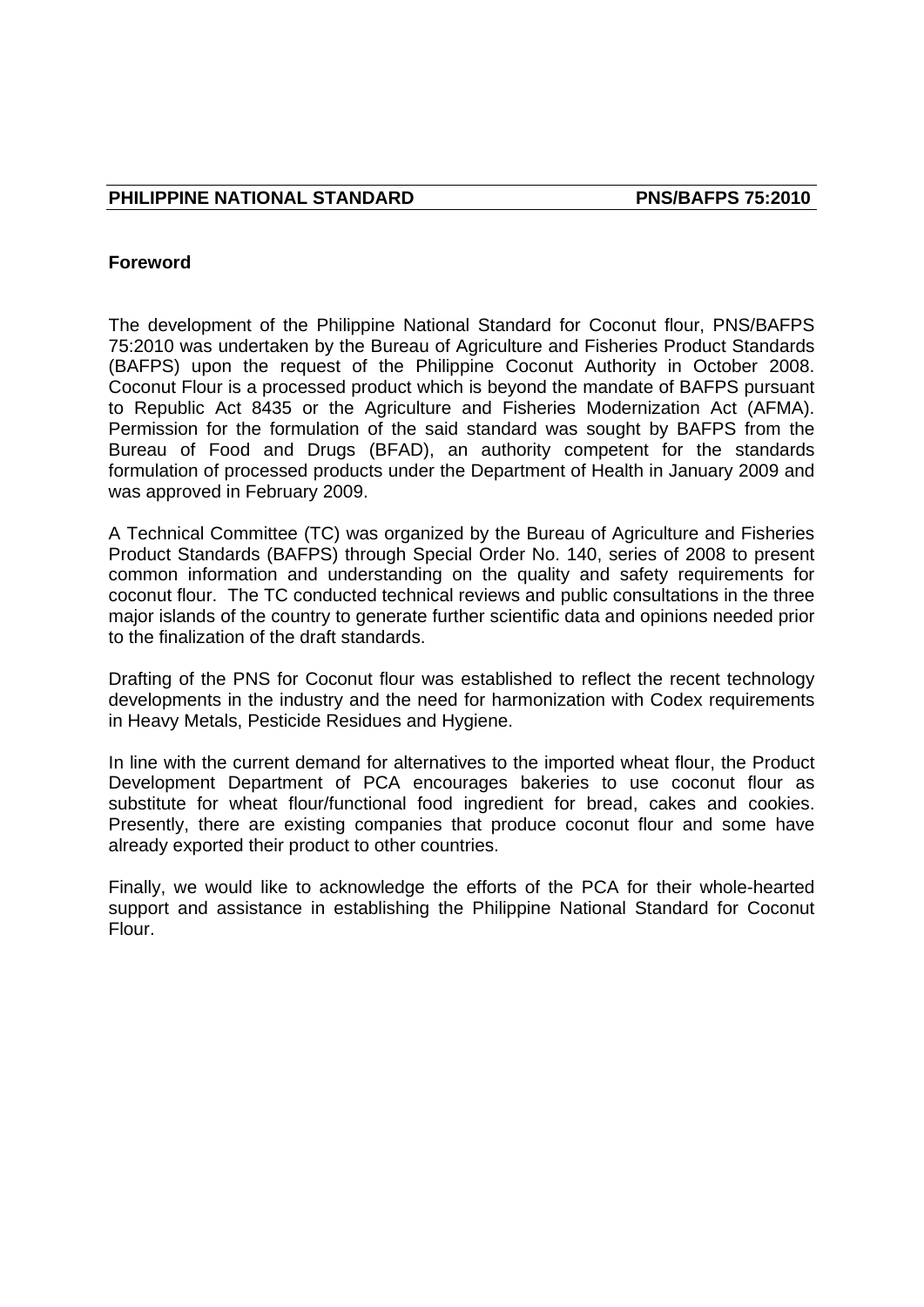# **PHILIPPINE NATIONAL STANDARD PNS/BAFPS 75:2010 Coconut Flour – Specification**

## **1 Scope**

This standard applies to flour prepared from coconut meat, *Cocos nucifera* Linn. residue or coconut sapal.

#### **2 References**

The titles of the standard publications and other references of this standard are listed on the inside back cover.

#### **3 Definitions**

For the purpose of this standard the following definitions apply.

# **3.1**

#### **coconut flour**

product produced from fresh finely grated or ground coconut meat with or without paring, or coconut sapal or coconut residue

# **3.2**

#### **coconut sapal/coconut residue**

solid material left after extraction of milk from fresh mature coconut meat

#### **3.3**

#### **filth/impurities**

extraneous or foreign matters

# **3.4**

#### **mature coconut**

nuts are eleven to twelve (11-12) months old from button formation (fruit set)

# **3.5**

#### **sound mature nuts**

free from any damage caused by handling and pests

#### **4 Minimum requirements**

Coconut flour must meet the following requirements:

**4.1** Coconut flour must be prepared from either coconut residue or the meat of sound mature nuts.

- **4.2** It must be suitable for human consumption.
- **4.3** It must have a natural flavor and odor.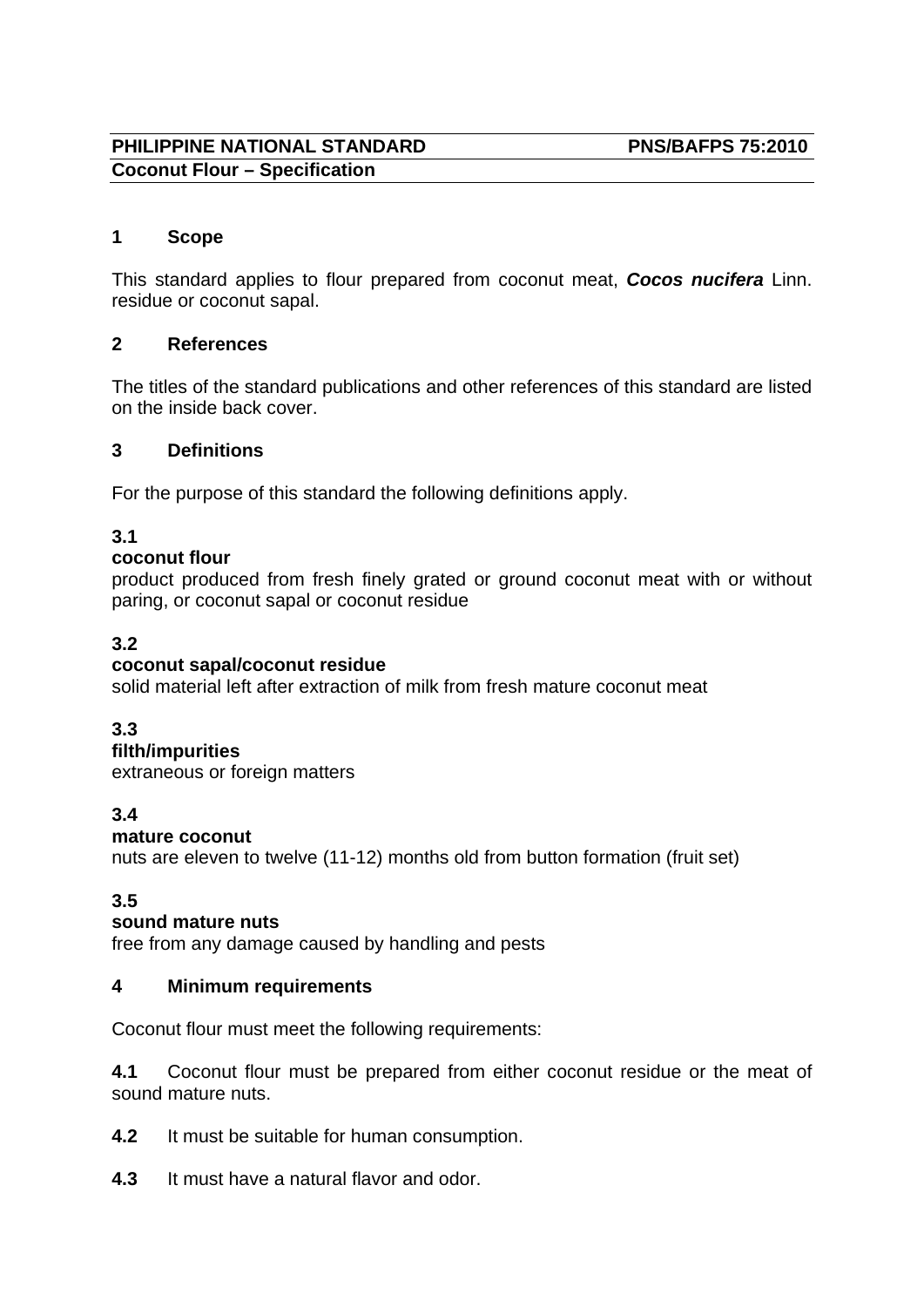#### **4.4** It must be free from filth/impurities.

# **5 The quality and composition of coconut flour**

#### **5.1 Physical characteristics**

Coconut flour should conform to the physical characteristics specified in the table 1.

| Table 1 - Physical characteristics |  |
|------------------------------------|--|
|------------------------------------|--|

| <b>Parameters</b>    | <b>Characteristic of coconut flour</b> |
|----------------------|----------------------------------------|
| Color                | White to cream to very light brown     |
| Odor                 | Typical nutty odor                     |
| <b>Particle size</b> | Fine and Medium                        |

#### **5.2 Chemical properties**

Coconut flour should conform to the proximate chemical composition specified in the table 2.

| <b>Chemical composition</b>                            | Value (%)<br>(dry weight basis)  |
|--------------------------------------------------------|----------------------------------|
| 1. Moisture                                            | < 5.0                            |
| 2. Ash                                                 | $4.0 - 6.0$                      |
| 3. Protein                                             | $\overline{10.0} - 19.0$         |
| 4. Fat                                                 | $\overline{10.0} - 12.0$         |
| 5. Total dietary fiber                                 | $\overline{40.0} - 60.0$         |
| 6. Carbohydrates                                       | $\overline{50.0} - 70.0$         |
| 7. Free fatty acid (as lauric acid)<br>(as oleic acid) | $\sqrt{2}$ 0.20<br>$0.01 - 0.02$ |
| 8. Peroxide value, meq                                 | < 3.0                            |

**Table 2 – Chemical composition** 

#### **5.3 Microbiological characteristics**

Microbiological characteristics of coconut flour specified in the table 3.

# **Table 3 – Microbiological characteristics**

| <b>Parameter</b>                            | Level               |  |
|---------------------------------------------|---------------------|--|
| Aerobic plate count                         | $\leq 10,000$ cfu/g |  |
| Coliform count                              | $\leq 50$ cfg/g     |  |
| $(MPN/100g)$ or<br>Escheria coli<br>(ctu/g) | Negative            |  |
| Staphylococcus aureus<br>$(\text{ctu/g})$   | <b>Negative</b>     |  |
| Salmonella<br>(25 g)                        | Negative            |  |
| Yeast/Molds                                 | $\leq 100$ cfu/g    |  |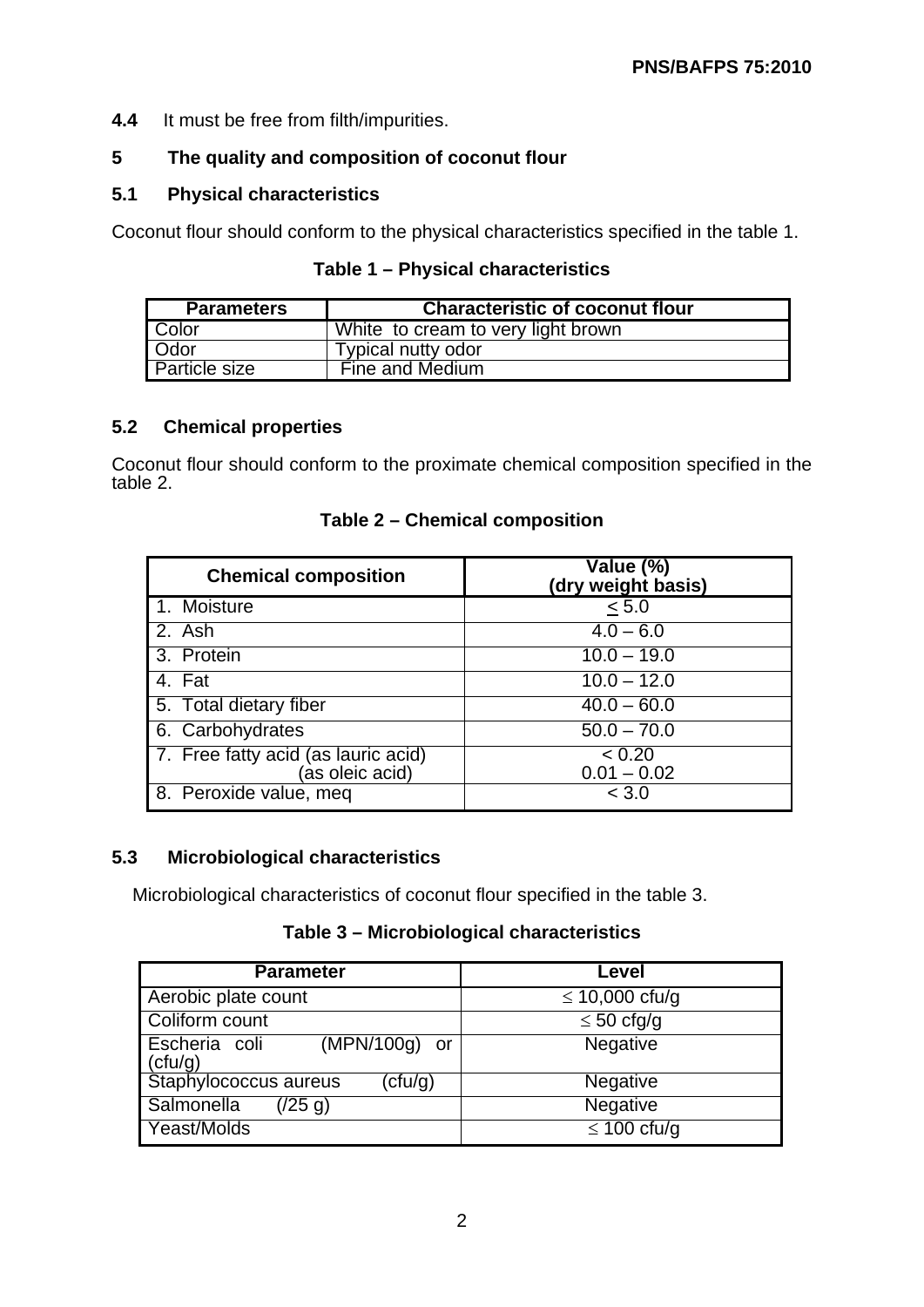# **6 Classification**

In all classes, coconut flour is classified based on the quality specified in the Table 4.

| <b>Class</b>                               | <b>Parameter</b>                                                                                            |  |
|--------------------------------------------|-------------------------------------------------------------------------------------------------------------|--|
| <b>Premium Class</b><br>(Superior quality) | Color: white to creamy white<br>Particle size: Fine<br>$(0.15 \, \text{mm} - 0.20 \, \text{mm})$ sieve      |  |
| Class I<br>(Good quality)                  | Color: very light brown<br>Particle size: Medium<br>$(0.21 \text{ mm} - 0.25 \text{ mm})$ sieve             |  |
| Class II<br>(Fair quality)                 | Color: very light brown - brown<br>Particle size: Medium<br>$(0.21 \, \text{mm} - 0.25 \, \text{mm})$ sieve |  |

| Table 4 – Classification based on the quality |  |  |
|-----------------------------------------------|--|--|
|-----------------------------------------------|--|--|

# **7 Contaminants**

#### **7.1 Heavy metals**

The coconut flour should conform with heavy metals levels established by the Codex Alimentarius Commission and/or authority for this commodity.

#### **7.2 Pesticide residues**

The coconut flour should comply with the maximum residue limits established by the Codex Alimentarius Commission and/or authority for this commodity.

# **8 Hygiene**

Coconut flour should be prepared and handled in accordance with the appropriate sections of the Recommended International Code of Practice – General Principles of Food Hygiene (CAC/RCP 1 – 1969, Rev. 2-1985, Codex Alimentarius Vol. 1B) and other Codes of Practice recommended by the Codex Alimentarius Commission and BFAD Administrative Order No.153 series of 2004, Revised Guidelines on Current Good Manufacturing Practice in Manufacturing, Packing, Repacking or Holding Food which are relevant to this product.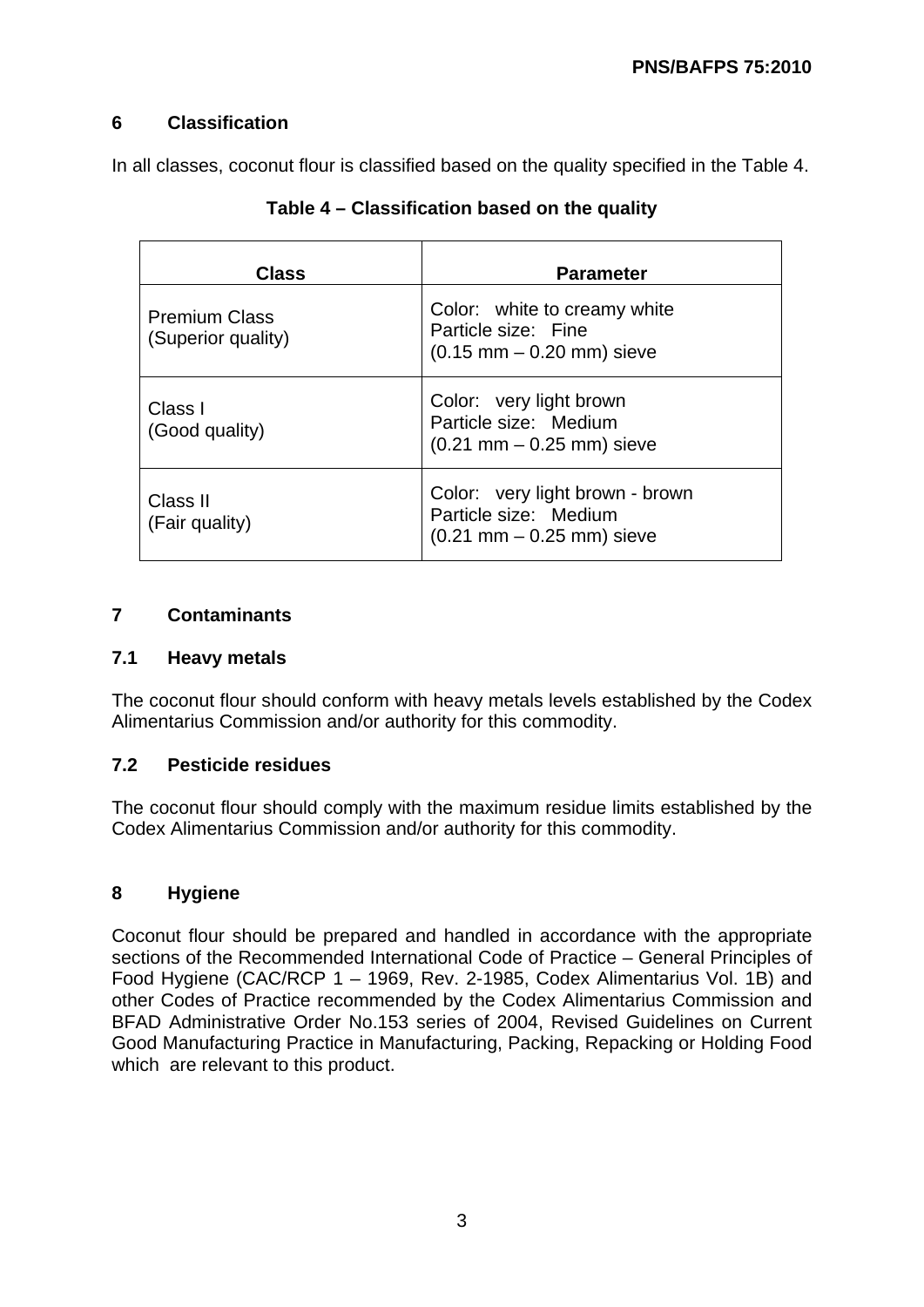## **9 Packaging**

**9.1** Coconut flour should be packed in suitable containers which will safeguard the integrity of the product.

**9.2** The packaging materials should be made of substances which are safe and food grade suitable for the intended use.

#### **10 Marking and labeling**

In addition to the requirements of the Codex General Standard for Labeling of Prepackaged Foods (Codex Stan 1 – 1985, Rev. 1 –1991, Codex Alimentarius Vol. 1 A, the mandatory label information per BFAD AO 88-B series of 1984 and RA 7394 should be applied as follows:

- **10.1** Brand and trade names,
- **10.2** Specific name of the product Coconut Flour,
- **10.3** Lot identification code,
- **10.4** Name and address of the manufacturer/importer/distributor,
- **10.5** Net weight, in metric system,
- **10.6** Date of manufacture,
- **10.7** Best before date,
- **10.8** Nutrition facts, and
- **10.9** Product of the Philippines.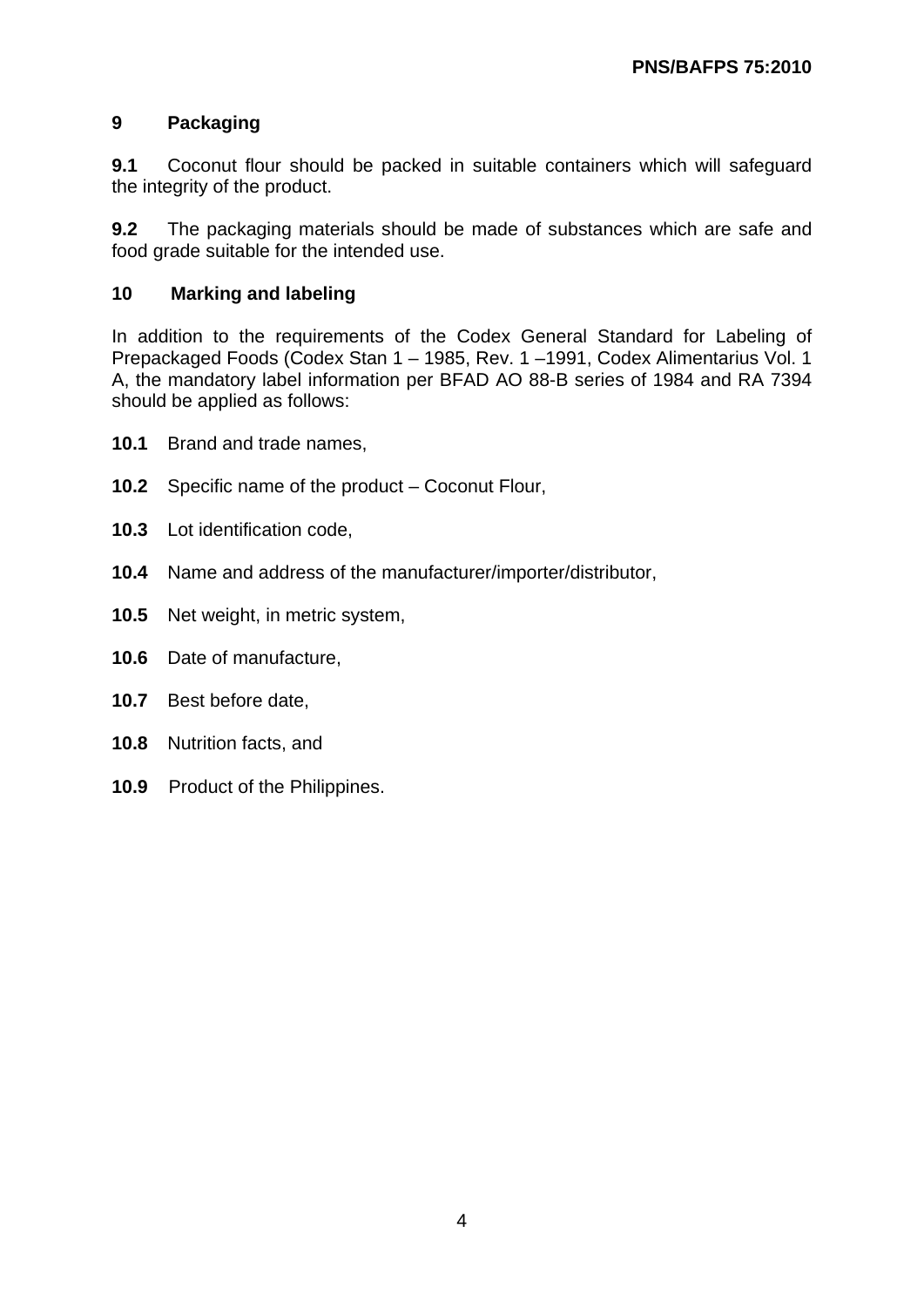#### **References PNS/BAFPS 75:2010**

The following referenced documents are indispensable for the application of this document. For dated references, only the edition cited applies. For undated references, the latest edition of the referenced document (including any amendments) applies.

Banzon, Julian A., Olympia N. Gonzalez, Sonia Y. de Leon and Priscilla C. Sanchez. Coconut as Food. Philippine Coconut Research and Development Foundation, Inc.(PCRDF), Commonwealth Avenue, Quezon City (Copyright 1990).

Boceta, Norberto M., Sonia Y. de Leon and Dina B. Masa. 2000. 3 Rs on Coconut Flour: Readings, Researches and Recipes. Health and Wealth from Coconut Series. Philippine Coconut Authority, Department of Agriculture. 97 pp.

Codex Alimentarius Commission Vol. 7. 2<sup>nd</sup>Ed.

Capanzana, Mario V., Elvira C. Labartine, Allan Francis F. Dara-ug and Alexis B. Mariscal. 2000. Physico-Chemical and Functional Properties of Coconut Flour. Book of Abstract. 26<sup>th</sup> Seminar Series on Food and Nutrition Researches. FNRI DOST, Bicutan, Taguig, Metro Manila.

Capanzana, Mario V., Elvira C. Labartine, Allan Francis F. Dara-ug and Alexis B. Mariscal. 2000. Physico-Chemical and Functional Properties of Coconut Flour. Book of Abstract and Proceedings. 7<sup>th</sup> ASEAN Food Conference. Westin Philippine Plaza, Pasay City, Metro Manila, Philippines.

Capanzana, Mario V., Elvira C. Labartine and Allan Francis F. Dara-ug 2001. **Storage** 

Study of Coconut Residue Flour. A Paper and Poster Paper presented at the  $27<sup>th</sup>$ Seminar Series on FNRI. Book of Abstract. FNRI-DOST, Taguig, Metro Manila.

Capanzana, Mario V., Elvira C. Labartine and Allan Francis F. Dara-ug 2001. **Coconut** 

Residue Flour: A Potential Ingredient for Functional Food Product Development. A Poster Paper presented at the World Conference on Science and Technology, organized by the Philippine Association for the Advancement of Science, Inc. (PHILAAS). Sept. 13-15, 2001. Manila Hotel, Philippines.

Capanzana, Mario V., Elvira C. Labartine and Allan Francis F. Dara-ug 2001. Coconut

Residue Flour: A Potential Ingredient for Functional Food Product Development. A Poster Paper presented at the International Symposium on Functional Foods – Scientific and Global Perspective, organized by ILSI-Europe. Oct. 17-19, 2001. Paris, France.

Capanzana, Mario V., Elvira C. Labartine, Allan Francis F. Dara-ug, Alexis B. Mariscal,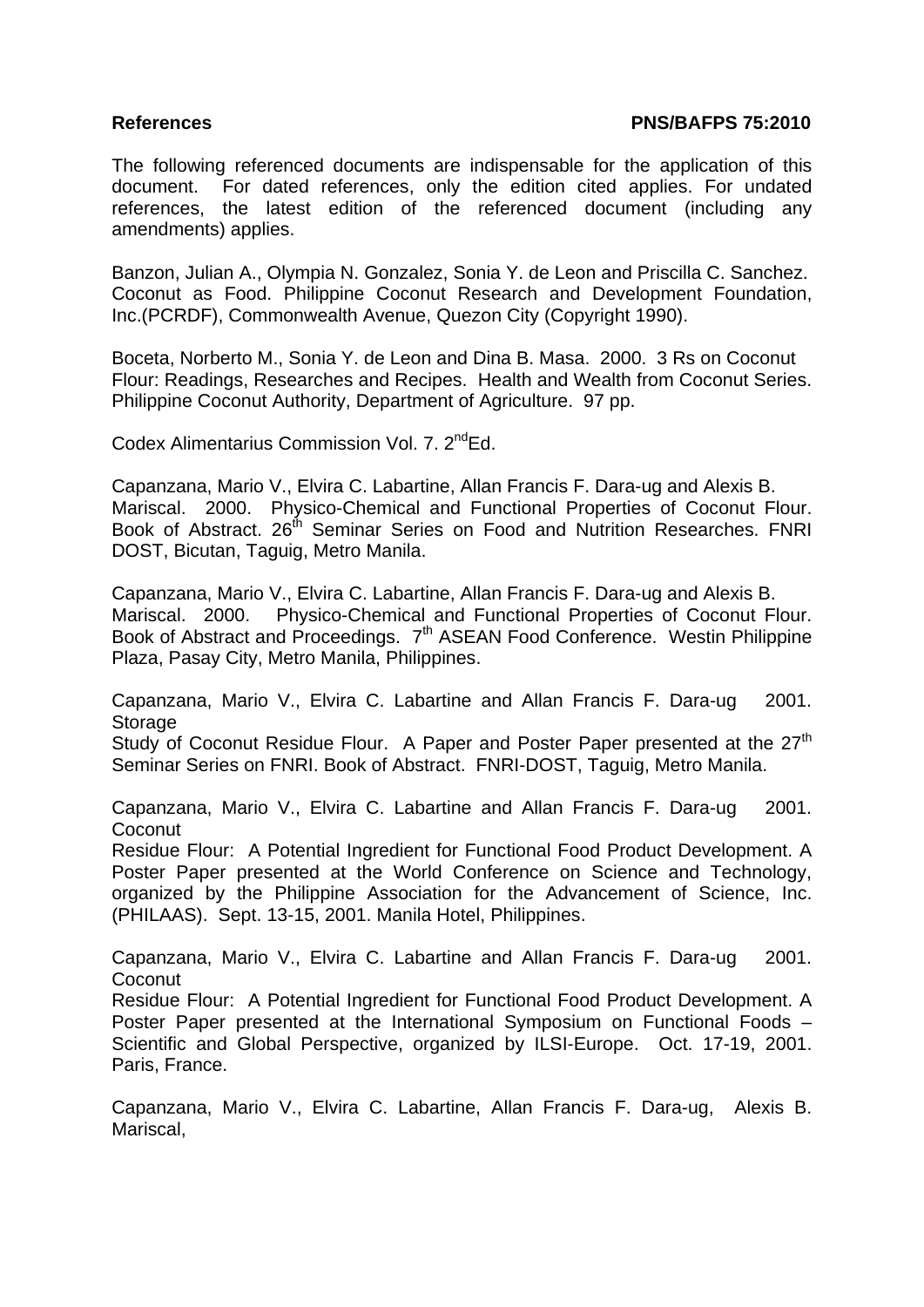#### **PNS/BAFPS 75:2010**

Dina B. Masa and Divina D. Bawalan. 2001. Testing and Evaluation of the Physico-Chemical, Functional, Microbiological, and Sensory Properties of Flour Made From Coconut Residue. Project Terminal Report. Food Science and Technology Division-FNRI-DOST, Taguig, Metro Manila and Product Development Department-PCA, Department of Agriculture, Diliman, Quezon City.

Masa, Dina B., Rowena Grace Ramat. 2008. Coconut Flour: The Healthy Alternative. Coconuts Today. United Coconut Associations of the Philippines, Inc. Vol. XXII Nov. 2007- Oct.2008.

Trinidad, Trinidad P., Aida C. Mallilim, Divinagracia H. Valdez, Anacleta S. Loyola, Faridah C. Askali-Mercado, Joan C. Castillo, Rosario R. Encabo, Dina B. Masa, Angelica S. Maglaya and Modesto T. Chua. 2006. Dietary Fiber from Coconut Flour: A Functional Food. ScienceDirect. Innovative Food Science and Emerging Technologies. 7: 309 – 317.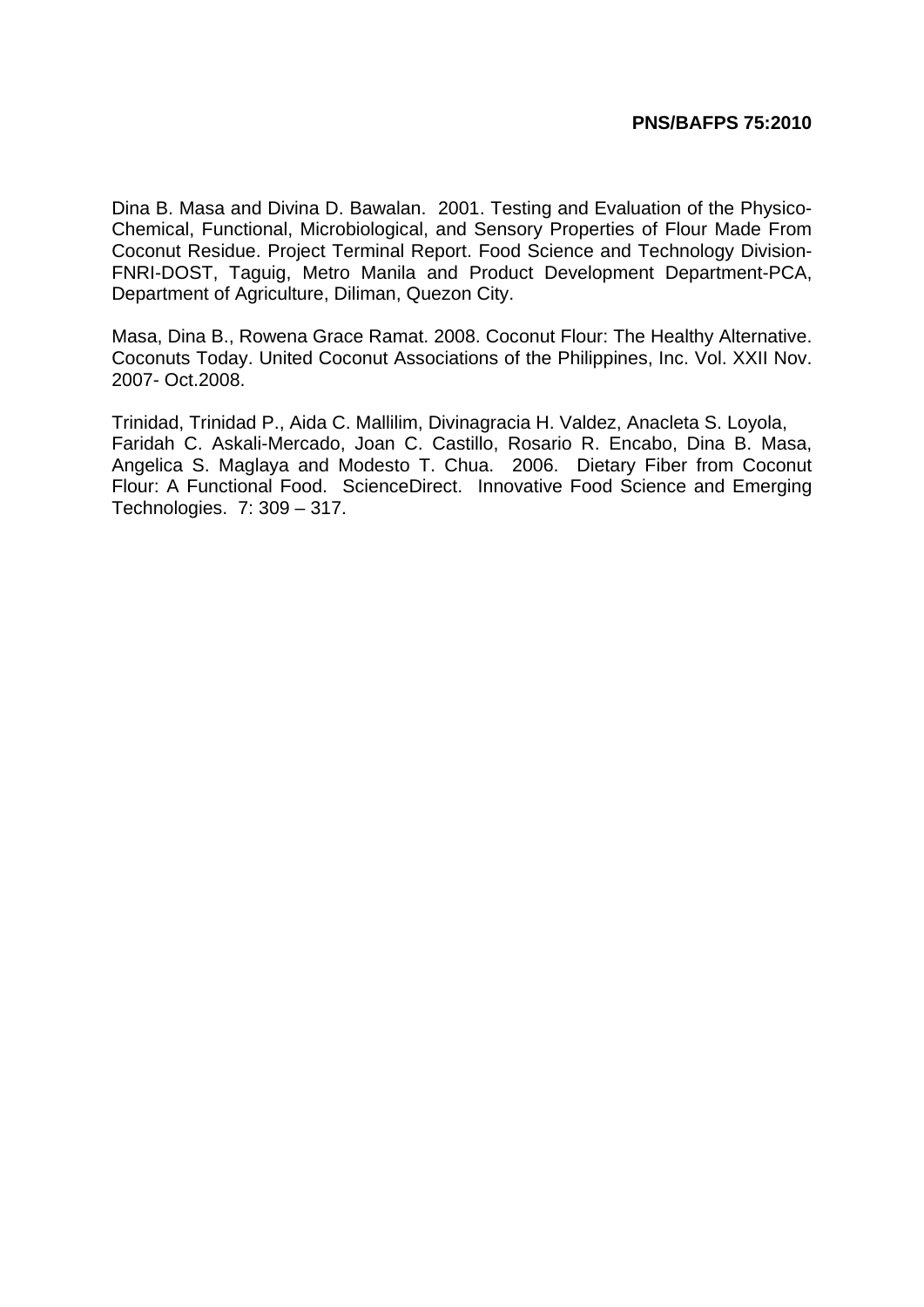#### **Department of Agriculture Bureau of Agriculture and Fisheries Product Standards Technical Sub-Committee on Coconut Flour**

1 Ms. Dina B. Masa (Resource Expert) Manager Product Development Department Philippine Coconut Authority Elliptical Road, Diliman, Quezon City

#### **Members**

- 3 Mr. Tito Arevalo OIC-Head Research Coordination Division Bureau of Agricultural Research Visayas Avenue, Diliman, Quezon City
- 4 Ms. Digna Sandoval Head Technical Communication Unit Bureau of Agricultural Research Visayas Avenue, Diliman, Quezon City
- 5 Ms. Sonia A. Jalandoon Senior Science Research Specialist Standards and Testing Division Industrial Technology Development Institute DOST, Taguig City
- 6 Engr. Norberto G. Ambagan Senior Science Research Specialist Food Processing Division Industrial Technology Development Institute DOST, Taguig City

#### **Secretariat**

#### **Chairman**

1 Mr. Gilberto F. Layese Director IV Bureau of Agriculture and Fisheries Product Standards 3rd Floor, Agricultural Training Institute Elliptical Road, Diliman, Quezon City

#### **Members**

- 2 Ms. Angelina A. Bondad Chief Science Research Specialist V Laboratory Division Bureau of Agriculture and Fisheries Product Standards 3<sup>rd</sup> Floor, Agricultural Training Institute Elliptical Road, Diliman, Quezon City
- 3 Mr. Israel Q. dela Cruz Senior Science Research Specialist Laboratory Division Bureau of Agriculture and Fisheries Product Standards 3<sup>rd</sup> Floor, Agricultural Training Institute Elliptical Road, Diliman, Quezon City

#### **Chairman Co-Chairman**

- 2 Ms. Norma Z. Granada Division Chief Product Quality Control and Research Division Philippine Coconut Authority Elliptical Road, Diliman, Quezon City
- 7 Dr. Trinidad Trinidad Scientist II Food Nutrition and Research Institute, DOST, Taguig City
- 8 Dr. Olivia del Rosario University Researcher Institute of Food Science and **Technology** UPLB, College, Laguna
- 9 Dr. Ricardo del Rosario Professor (retired) Institute of Food Science and **Technology** UPLB, College, Laguna
- 10 Ms. Rosemarie Garcia Science Research Specialist Food Nutrition and Research DOST, Taguig City

4 Mr. Clarence F. Agustin Senior Science Research Specialist Standards Promotion and Dissemination Division Bureau of Agriculture and Fisheries Product Standards 3<sup>rd</sup> Floor, Agricultural Training Institute Elliptical Road, Diliman, Quezon City